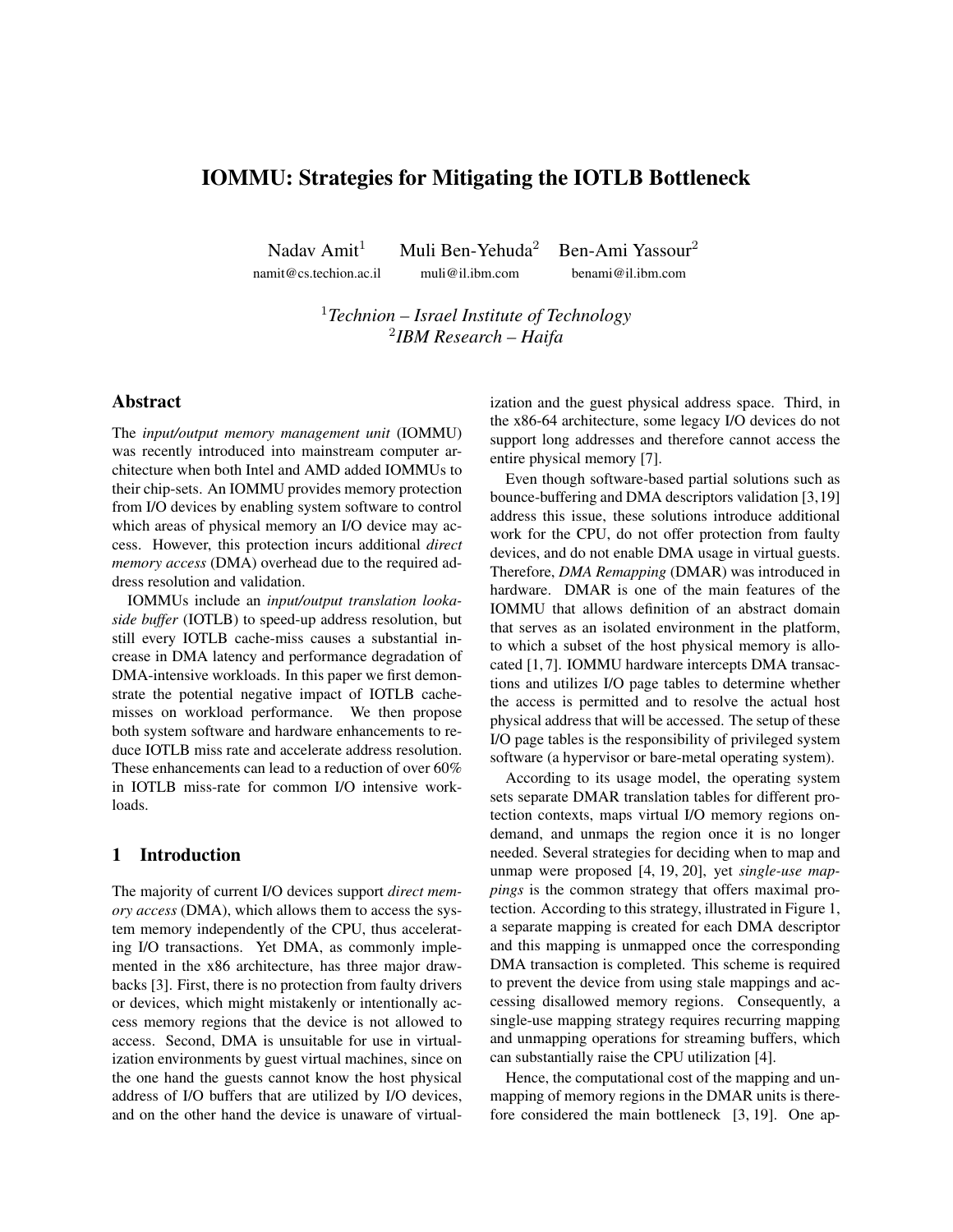

Figure 1: IOMMU Usage-Model

proach for mitigating this bottleneck was improving the free space management of the IOMMU mapping layer in order to decrease the overhead related to mapping and unmapping operations [17]. Another approach is to shorten the unmappings time by performing asynchronous IOTLB flushes during invalidation through the usage of invalidation queues [7].

In addition to the software-induced overhead in IOMMU manipulation, there is also an orthogonal question of whether the IOMMU hardware address resolution mechanism introduces significant overhead. To the best of our knowledge, this work is the first attempt to address this question. As noted before, whenever a DMA access is performed through the IOMMU, the IOMMU translates the virtual I/O address to the machine (host physical) address. To efficiently perform this task, an *I/O Translation Lookaside Buffer* (IOTLB) is included in the IOMMU. However, every IOTLB cache-miss presents high latency as it requires physical address resolution, which is performed by a page-walk through the DMAR paging hierarchy in the main memory. Thus, IOTLB implementation and its usage by operating systems may have significant impact on I/O throughput.

In this work we analyze the impact of software and hardware design choices and implementation on the performance of the IOMMU's DMAR address resolution mechanism. As demonstrated in Section 2, once the computational cost of frequent mapping and unmapping of IOMMU buffers is sufficiently reduced [19, 20], the address resolution mechanism becomes the main bottleneck. We examine the device memory access patterns of various devices and show, for the first time, strategies for reducing the miss-rate of the IOTLB—via pure software modifications or hardware changes with reasonable costs.

The main contributions of this work are as follows:

- We identify the significance of the IOTLB as a potential system bottleneck and demonstrate that it can increase execution time of DMA operations by 47%.
- We present a new methodology for evaluation of I/O device memory access patterns in the presence of an IOMMU. Our method uses virtualization and does not require additional hardware. For achieving this goal we present the vIOMMU— the first virtual IOMMU implementation.
- We analyze actual device memory access patterns and show the resulting bottlenecks. Consequently, we propose software strategies and hardware modifications for reducing IOTLB miss-rates and evaluate their impact on the miss-rate of common workloads, devices, and operating systems.

Section 2 shows that the IOTLB is an actual bottleneck and analyzes the cache-miss impact on the overall throughput; Section 3 analyzes virtual I/O memory access patterns, and Section 4 proposes strategies for reduction of the IOTLB miss-rate and evaluates their impact; Section 5 describes related work,and our conclusions are presented in Section 6.

## 2 IOMMU Performance Analysis

Under regular circumstances, the IOTLB has not been observed to be a bottleneck so far. For several devices, the virtual I/O memory map and unmap operations consume CPU-time, which is greater than the time of the corresponding DMA transaction (data not shown).

Accordingly, to observe the IOTLB bottleneck under normal circumstances, a setup of synthetic configuration was required.

First, to eliminate the time required by the CPU for DMA map and unmap operations, we used the *pseudo pass-through* mode of the IOMMU. This mode works by using a fixed identity mapping in the IOMMU page tables for all of the devices, thus eliminating most of the mapping and unmapping operations and their associated overhead. In addition, this mode uses static mappings it does not change mappings and does not flush IOTLB entries as a use-once mapping strategy does.

Second, we constructed a stress-test micro-benchmark using a high-speed I/O device. For this purpose our experiments utilized *Intel's I/O Acceleration Technology* (I/OAT) which enables asynchronous DMA memory copy in bandwidths of over 16Gbps per channel [18].

This benchmark goal was to experience different IOTLB miss-rates, according to the IOTLB utilization.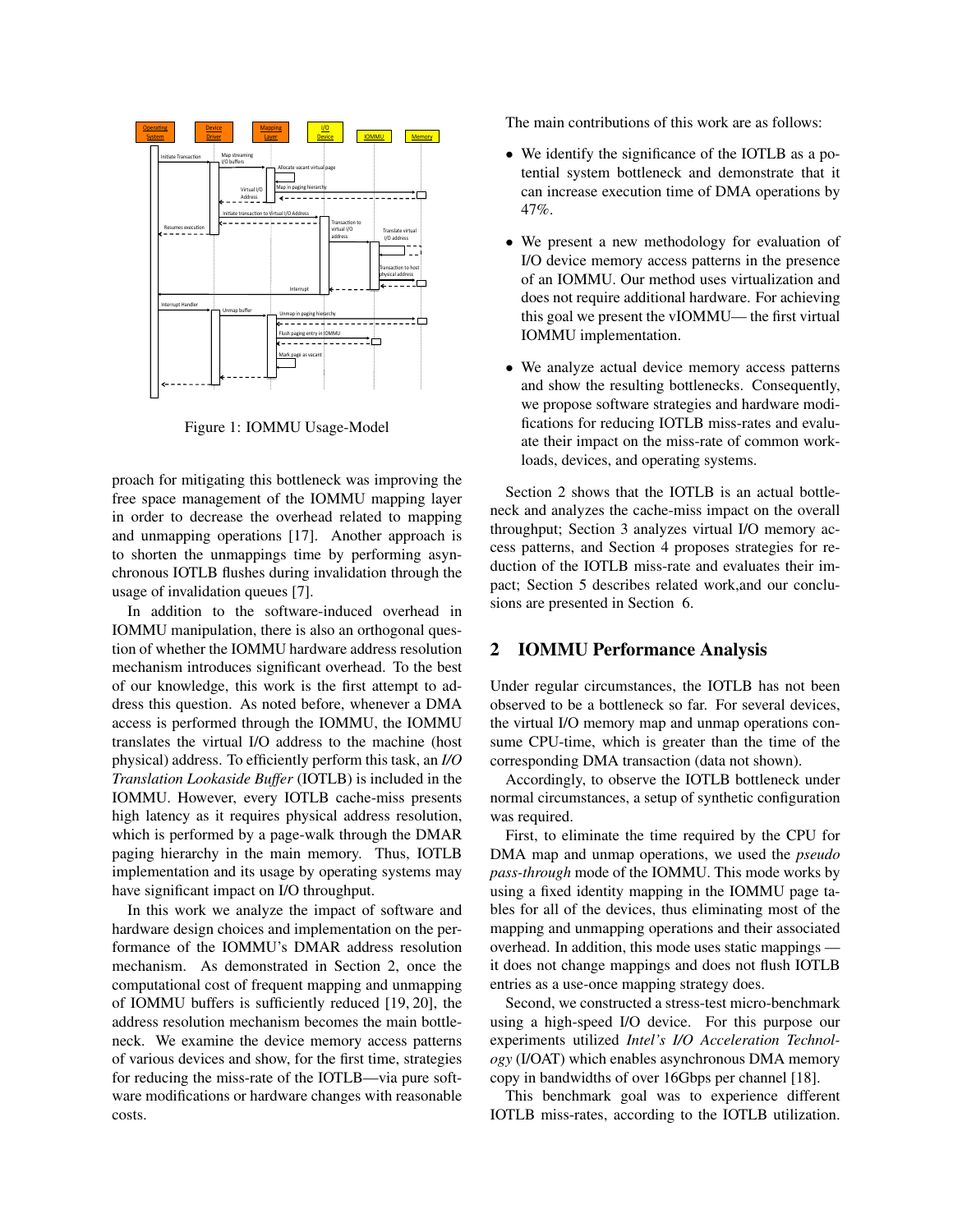Since no IOTLB flushes occur in the pseudo passthrough mode, mappings could be reused and therefore IOTLB cache entries could be used for subsequent accesses of pages that were previously accessed by the I/O device. Accordingly, IOTLB cache-misses occur when a certain page mapping is evicted before its subsequent use due to cache conflicts.

To directly control the number of IOTLB cache misses caused by cache evictions, we varied the number of source pages (1–256) used for the copy operations, while keeping the total number of copy operations fixed. Hotspots in IOTLB cache-sets were eliminated by accessing the source pages in a round-robin manner. As a result, IOTLB misses were most likely to occur once the IOTLB cache was fully utilized by the mappings of the source pages, the destination page and the I/OAT descriptors.

Each test was conducted twice—once with IOMMU enabled and once with IOMMU disabled—and the experienced execution time penalty was calculated. In addition, we used various block sizes as a copy source, expecting that the effect of a cache miss will be more pronounced compared to the memory copy overhead when small blocks are copied. To confirm that we managed to saturate the IOMMU and measure the actual execution time penalty imposed by its hardware, in each configuration we asserted that the processor is idle, after all DMA setup operations were done.

The experiments were conducted using Intel Xeon X5570 running at 2.93 GHz with the Intel X58 chipset. All the DMA copies were conducted using a single I/OAT channel. The experiment results are shown in Figure 2.



Figure 2: Execution time penalty due to IOMMU for DMA memory copy operations of various sizes

As can be easily seen, the execution time penalty imposed by the IOMMU remains very low while the number of source pages is lower or equal to 16. In contrast, a copy operation from 32 source pages increased the execution time by 8% for a whole 4KB page and by 34% for 1KB blocks. Increasing the number of pages from 32 has a lesser effect afterward, yet keeps increasing the execution time by up to 15% for a whole 4KB page and 47% for 1KB blocks when using 256 different pages as the source. Thus, we conjecture that these observed penalties are a result of IOTLB misses. Apparently, when 32 pages are used as sources, the IOTLB exceeds its capacity, resulting in IOTLB thrashing.

### 3 Virtual I/O Memory Access Patterns

The results of the execution time penalty associated with IOTLB misses show there should be substantial room for improvement of the IOTLB which would improve the throughput and latency of DMA operations by reducing the miss-rate. To propose strategies for such improvements, we investigated the virtual I/O memory access patterns of common devices. Therefore, we evaluated several devices configurations that are expected to behave differently and expose a representative variety of memory patterns and problems, thereby resulting in an educated proposal of IOTLB miss-rate reduction strategies.

## 3.1 vIOMMU

Currently, the common techniques for analyzing DMA transactions involve the usage of dedicated hardware such as PCI Pamette [14]. However, such hardware devices are not always available for researchers. In contrast, the evaluation methodology presented here uses virtualization for capturing a trace of I/O devices' memory access patterns, without any additional hardware. We implemented this methodology for the KVM hypervisor [11].

Primary to our evaluation methodology is the implementation of a "virtual IOMMU", vIOMMU. An operating system is run on a virtual machine, and the hypervisor captures all of the interactions between the operating system, its hardware devices, and the virtual platform's IOMMU. To capture realistic interactions, the vIOMMU implements the same hardware interfaces as Intel's VT-d IOMMU, in the same manner in which an emulated virtual device implements the interfaces as a real hardware device [2, 16]. Thus the operating system interacts with vIOMMU in exactly the same way that it interacts with Intel's VT-d IOMMU when running on bare-metal.

vIOMMU's implementation components and data structures are illustrated in Figure 3. First, vIOMMU emulates the IOMMU registers, enabling write operations of the guest to the registers, and returns the expected value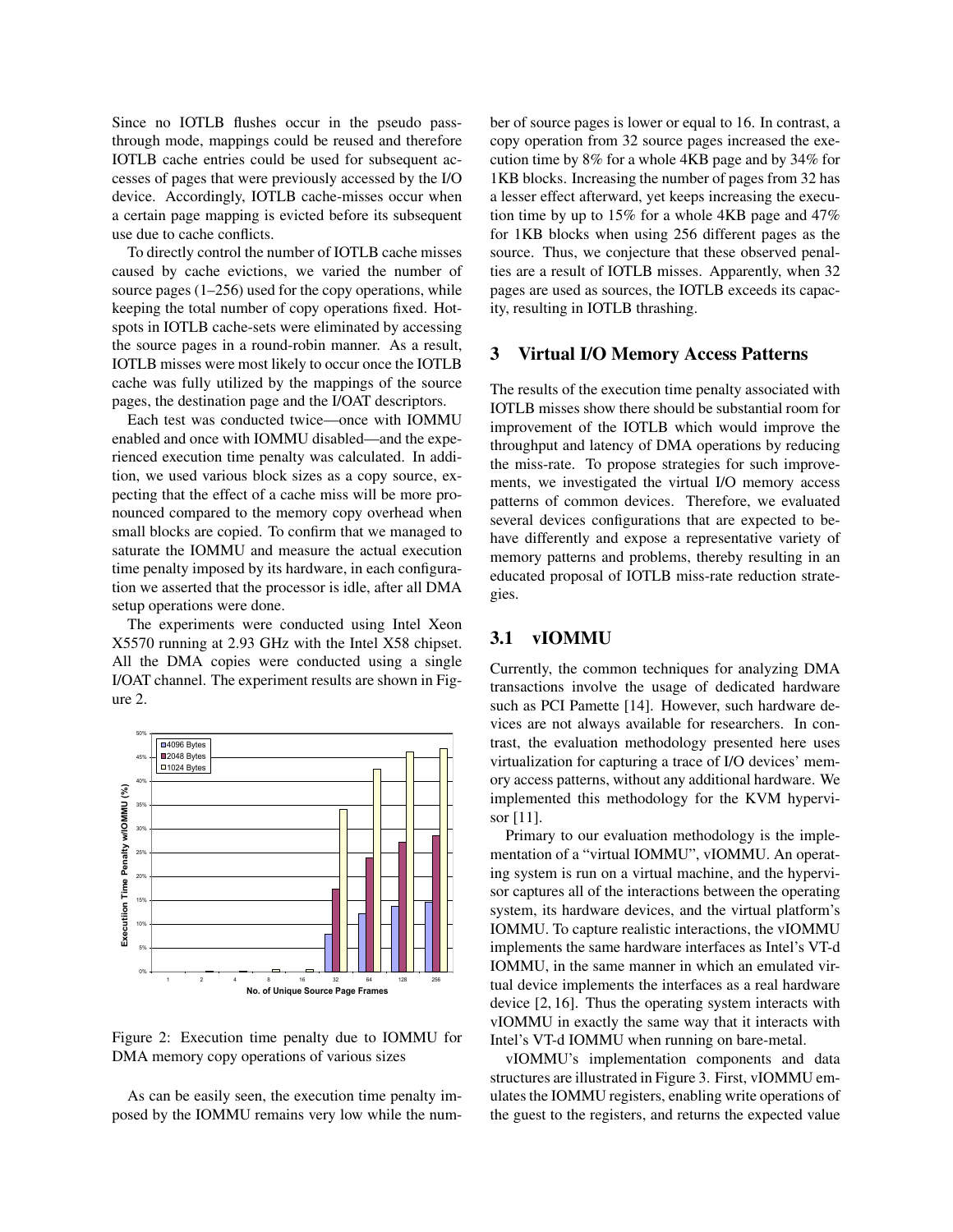

Figure 3: vIOMMU implementation modules and data structures

upon read access. Second, we modified the virtual BIOS code to set up *Advanced Configuration and Power Interface* (ACPI) tables for the DMAR and *DMA Remapping Hardware Unit Definition* (DRHD) structures. Last, we adapted the emulation code of the DMA read/write operations of various devices: E1000 NIC [6], LSI 53C895A SCSI [12] and IDE. Like the IOMMU hardware, our implementation intercepted DMA operations, and, prior to these accesses, performed proper machine address resolution according to the IOMMU virtual registers, the virtual device number and function number, and the guest's DMAR translation structures. These modifications enabled us to run unmodified Linux kernels in virtual machines, which access an IOMMU and program it according to their needs.

To log traces of virtual I/O memory related operations, in the hypervisor we traced each IOMMU access—every DMAR operation of mapping and unmapping executed by the OS, and every read and write DMA access executed by the emulated devices. The time axis in Figures 4, 5, 6 and 7 is measured in discrete virtual time. We advance to the next time step whenever an IOMMU access occurs.

Using vIOMMU we executed various benchmarks in the guest with virtual (emulated) devices. These traces were later analyzed through a TLB emulator in which we implemented the proposed strategies for lowering the IOTLB miss-rate and compared the various approaches.

Experiments were performed using Linux 2.6.31 as the guest operating system. For the experiments we used the mapping layer's strict mode, which performs immediate page specific invalidations when unmapping is requested. Our hypervisor implementation was based on KVM-88 [11].

## 3.2 Analysis of Virtual I/O Memory Access Patterns

Analysis of the results is aided by knowledge of the implementation of the relevant device drivers. As shown in Figures 5, 6 and 7, Linux's IOMMU driver starts mapping virtual memory I/O at a certain virtual address and continues in descending order.

An additional distinction can be observed with respect to the following two kinds of DMA mappings employed by Linux [13]:

- *Consistent DMA mappings* (sometimes referred to as *Coherent DMA Mappings*) are *persistent* mappings that are usually mapped once at driver initialization and unmapped when the driver is removed. These mappings are used by network cards for DMA ring descriptors, SCSI adapter mailbox command data structures, etc.
- *Streaming DMA mappings* are *ephemeral* mappings that are usually mapped for one DMA transaction and unmapped as soon as it completes. Such mapping are used for networking buffers transmitted or received by NICs and for file-system buffers written or read by a SCSI device.

As shown in Figure 5 consistent DMA mappings are performed by the device drivers before any streaming DMA mappings. In addition, the consistent DMA mapping region is consistently and rapidly accessed, as evident in Figure 4 and 6. These characteristics are expected to repeat for most I/O device drivers and operating systems since they stem from the different functions performed by the mapped regions (e.g., DMA ring descriptors vs. transient buffers).

As for the streaming DMA mappings, two methods for mapping its memory are available:

- *Scatter-gather list mapping* Scatter-gather (vectored I/O) is used to map a non-physically contiguous memory region. In this case, a list of memory pages is delivered to the DMA mapping layer, which enables the usage of multiple buffers. The LSI SCSI driver uses such mappings. As apparent in Figure 6, the result of the Linux implementation is that consecutive pages in the list are allocated to mappings in ascending order within each scatter list.
- *Contiguous physical memory mapping* Devices that do not support scatter-gather lists require the usage of contiguous memory mappings. Some device drivers that use these mappings map each page separately. As apparent in Figure 4, mappings in such manner results in descending addresses of the virtual I/O page frame.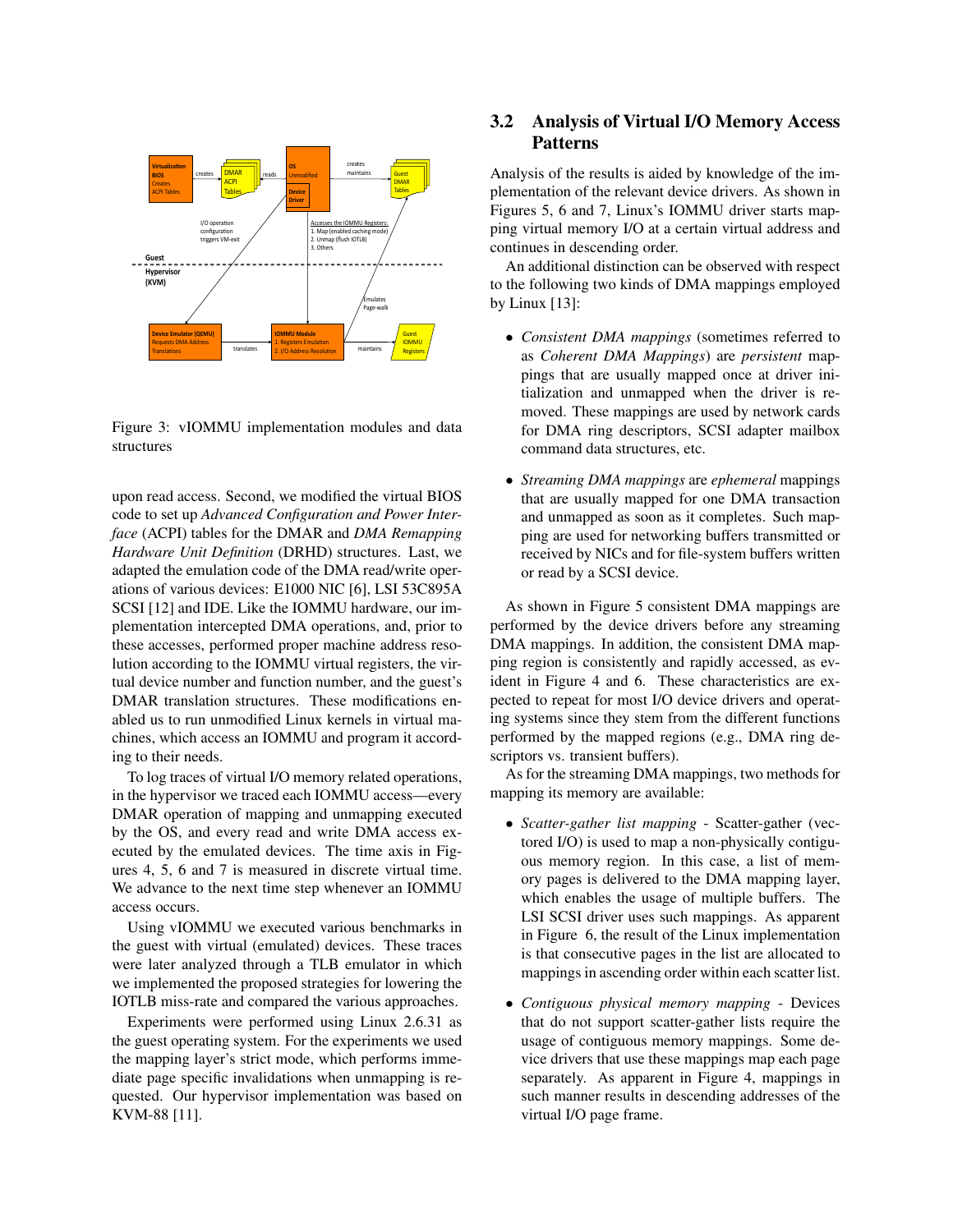

Figure 4: E1000 NIC—netperf send—virtual I/O memory access

In the case of multiple devices that issue simultaneous DMA transactions, each device has its own separate virtual I/O memory space (its own "domain"); thus, its utilized regions can overlap with other devices' mapped virtual I/O memory regions This scheme may result in multiple devices that access the same virtual I/O page in a separate virtual I/O address space. This behavior was demonstrated when two E1000 NIC were simultaneously used as shown in Figure 7. This issue is further studied in Section 4.2.

It is apparent in the virtual I/O memory access pattern of the two E1000 NIC configuration which is demonstrated in Figure 7 that the two virtual I/O memory regions in use overlap. Indeed, according to the Linux IOMMU mapping layer implementation it is clear the same virtual I/O pages are likely to be accessed in general by multiple devices. Specifically, the consistent DMA mappings of all the devices are evidently mapped in the same few virtual I/O pages. Possible issues of such mappings are further described in detail and studied in Section 4.2.

## 4 IOTLB Miss-Rate Reduction Approaches

To increase DMA throughput, the number of IOMMU IOTLB misses should be decreased, as each miss requires a new page-walk for translation that can result in several consecutive accesses to memory. Until the translation is done and the physical host address is resolved, a DMA transaction cannot be completed, thereby increasing latency. Next, on the basis of the device virtual I/O memory access patterns, we considered several strategies likely to decrease the miss-rate.

## 4.1 Streams Entries Eager Eviction

Streaming DMA mappings, such as those used by NICs and SCSI devices, are likely to be mapped for the duration of a single DMA transaction [13]. Therefore, caching of these entries is likely to have only a small positive impact on lowering the IOTLB miss-rate. Moreover, caching of these entries may cause evictions of consistent DMA mappings that are cached in the IOTLB and even increase the IOTLB miss-rate.

Intel approached this issue by suggesting Eviction Hints (EH) [7]. Once EH is enabled, pages that are marked as *transient mappings* (TM) in the page-table can be eagerly evicted by the IOMMU hardware as needed.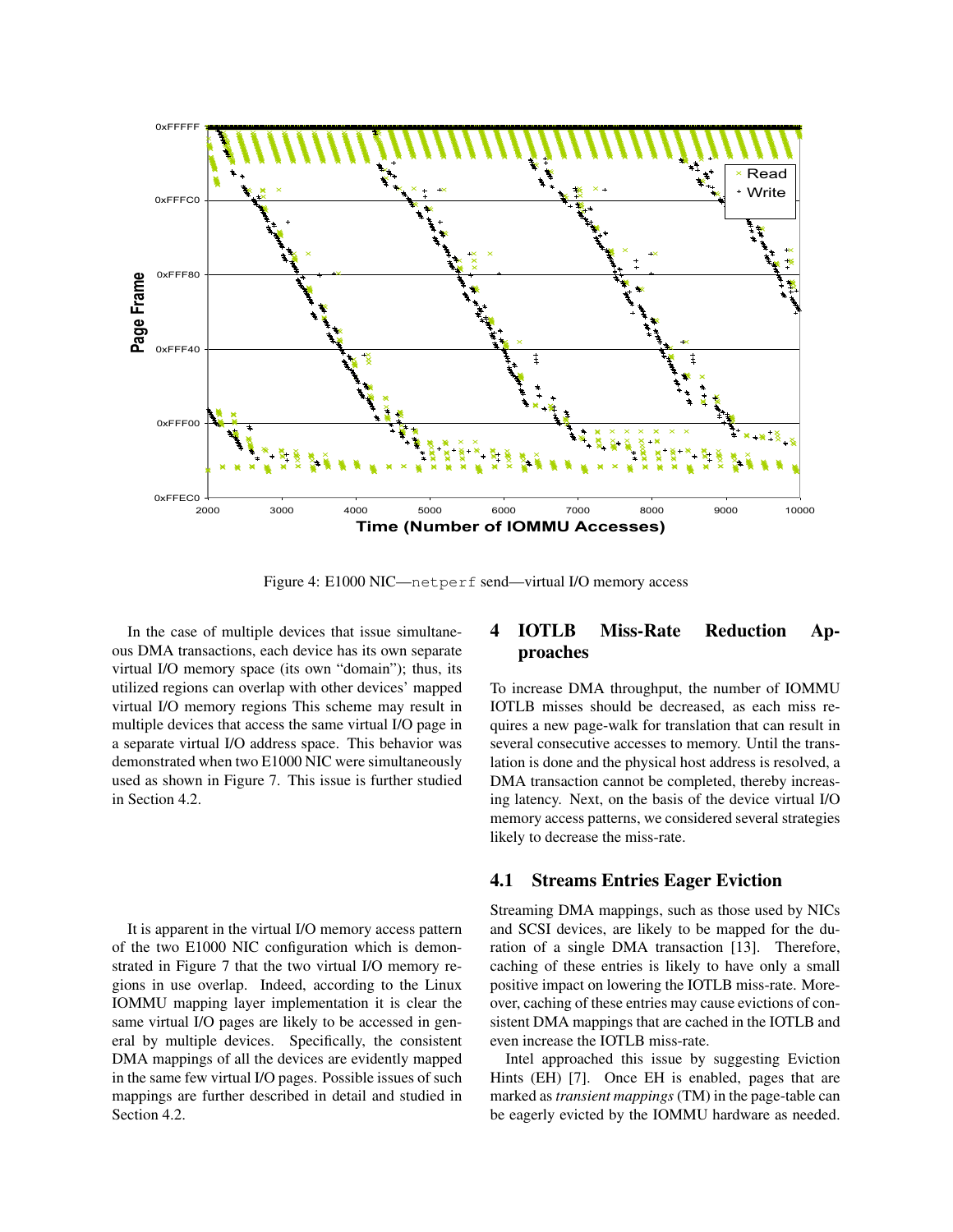

Figure 5: E1000 NIC—netperf send—map/unmap operations

Accordingly, a simple approach is to mark all streaming DMA mappings as TM, assuming they are likely to be accessed by the I/O device only once. The EH mechanism should not contradict the prefetch of streaming DMA mappings into a prefetch buffer where eviction hints have no effect. We note that the EH mechanism complements the prefetching of streaming DMA mappings into a prefetch buffer, as described in Section 4.5. Prefetching helps because the mapping is prefetched before it is used; EH helps because the mapping is discarded as soon as it is used, making room for other mapping

## 4.2 Non-Overlapping Coherent Frames

Unlike streaming DMA mappings, consistent DMA mappings that are mapped at the device driver initialization and unmapped when the driver is removed, are likely to be accessed frequently. According to the method used in the IOTLB for determining each frame's IOTLB set, it is desirable that those entries be evenly distributed.

No public data was available for us to see how the IOTLB set is determined for each mapped frame, yet the simplest scheme is to determine the set according to the virtual I/O address, without taking into consideration the originating device or address space (domain). Since operating systems such as Linux allocate virtual I/O regions from a certain virtual I/O address for each domain, and since most of the drivers perform coherent memory mappings before they perform the streaming DMA mappings, it is likely that the coherent page frames will not be evenly distributed. Under these conditions, when multiple devices are in use and each has its own coherent mapping, hot-spots will appear in some of the IOTLB sets, causing rapid evictions and IOTLB thrashing, and resulting in a higher miss-rate.

To address this issue, and since the virtual I/O addresses for both consistent and streaming DMA mapping are allocated from the same pool, we propose *virtual I/O page-coloring*, i.e., offsetting each device's virtual I/O address space by a different number of frames. The offset can either be determined by the number of frames for coherent mappings that were previously allocated to other devices, or by a fixed number of frames. This solution does not require any hardware modification.

## 4.3 Large TLB and Higher TLB Associativity

Obviously, the greater the number of entries in the IOTLB, the less likely it is that caching a new entry in the IOTLB will cause an eviction of another entry that will be used later. Enlarging the IOTLB can be done by either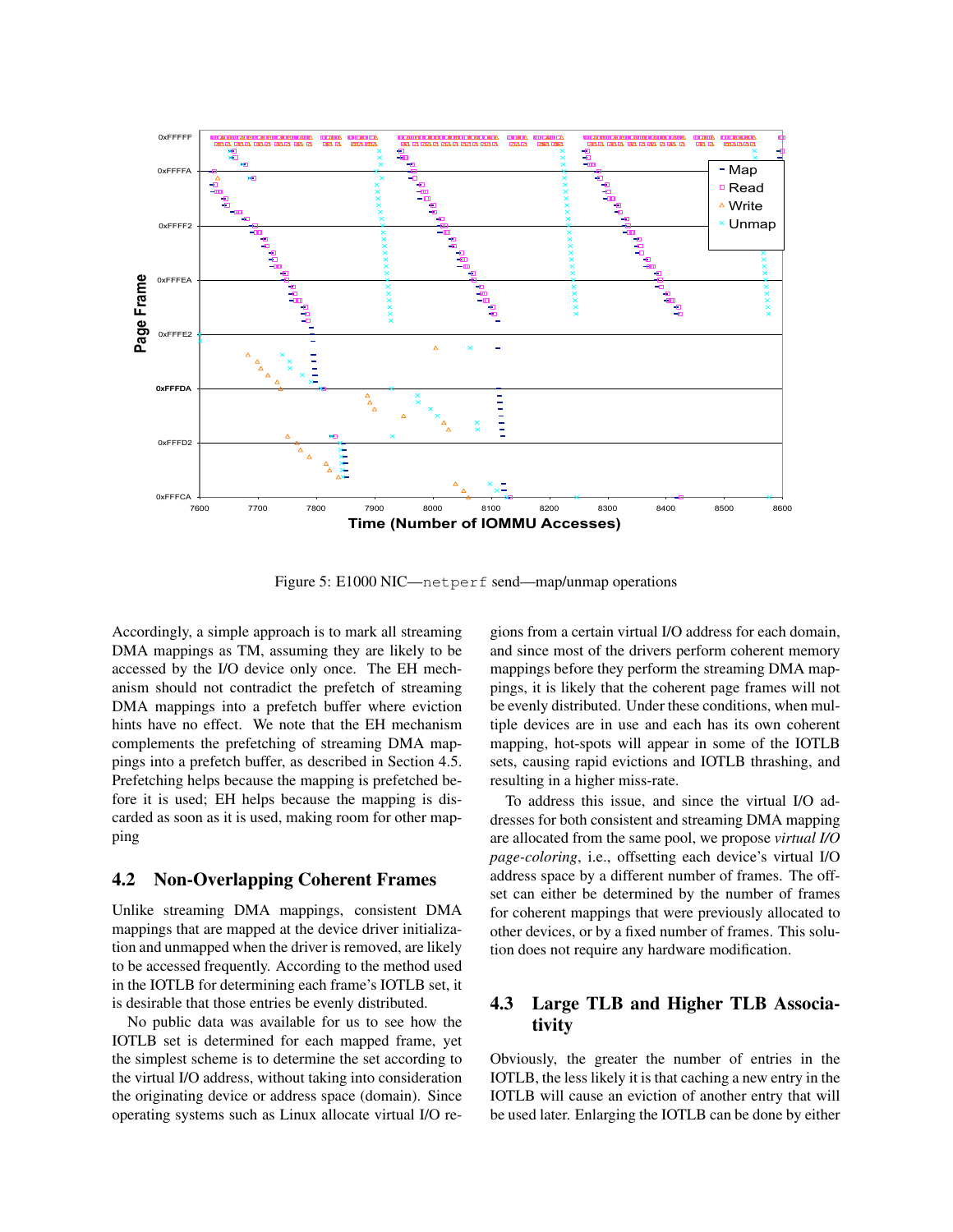

Figure 6: SCSI controller - bonnie++ write—virtual I/O memory access

increasing the number of sets or increasing the IOTLB associativity. However, since streaming DMA mappings are only cached for a short while and show spatial locality IOTLB thrashing is less likely to occur. Increasing the number of IOTLB entries increases the complexity and cost of implementation in hardware.

## 4.4 Super-Pages

For a long time, the MMU *super-pages* strategy has been argued to improve TLB coverage and relieve TLB pressure [5,15]. In the super-page strategy, the operating system can use multiple page-sizes according to its needs. Accordingly, fewer TLB entries are utilized when the bigger page-size is in use, and evictions are less likely to occur.

Both Intel's VT-d and AMD's Pacifica IOMMU architecture support multiple IOMMU page sizes other than 4KB, 2MB, 1GB, 512GB, and 256TB [1, 7], and AMD's architecture also supports additional page sizes. However, AMD specifically notes that implementations are free to cache translations of super-pages by splitting them into multiple 4KB cache entries. Obviously, the IOTLB miss-rate is not likely to improve, unless the super-page is cached as a whole in one entry.

The main drawback of super-pages usage in the IOMMU is the coarse protection granularity the IOMMU can offer. The bigger the mapped page, the bigger the area of contiguous memory inside its protection domain. Any entity (device) that has access to any memory buffer inside that area, by definition then has access to all of the other memory inside that area. Therefore, the bigger the mapped page, the more likely it is that one device I/O buffer might reside with another device I/O buffer or operating system code within the same super-page.

Due to the coarse granularity of the protection offered by super-pages, and since the number of TLB entries dedicated for super-pages is usually low, the use-once usage model of the IOMMU does not seem to use superpages efficiently as many opportunities to share IOTLB entries are lost. One usage model that seems to fit superpages is the shared usage-model [19] in which mappings are shared among DMA descriptors that point to the same physical memory.

This shared usage-model was used for our evaluation. Figure 8 and Figure 9 demonstrate the desired cache set size, which is the number of IOTLB entries in use in E1000/netperf and SCSI/bonnie++ benchmarks, respectively. As it appears, in both configurations, the use of super-pages does in fact drastically decrease the number of entries required in the IOTLB, indicating that IOTLB miss-rates substantially decrease when superpages are in use.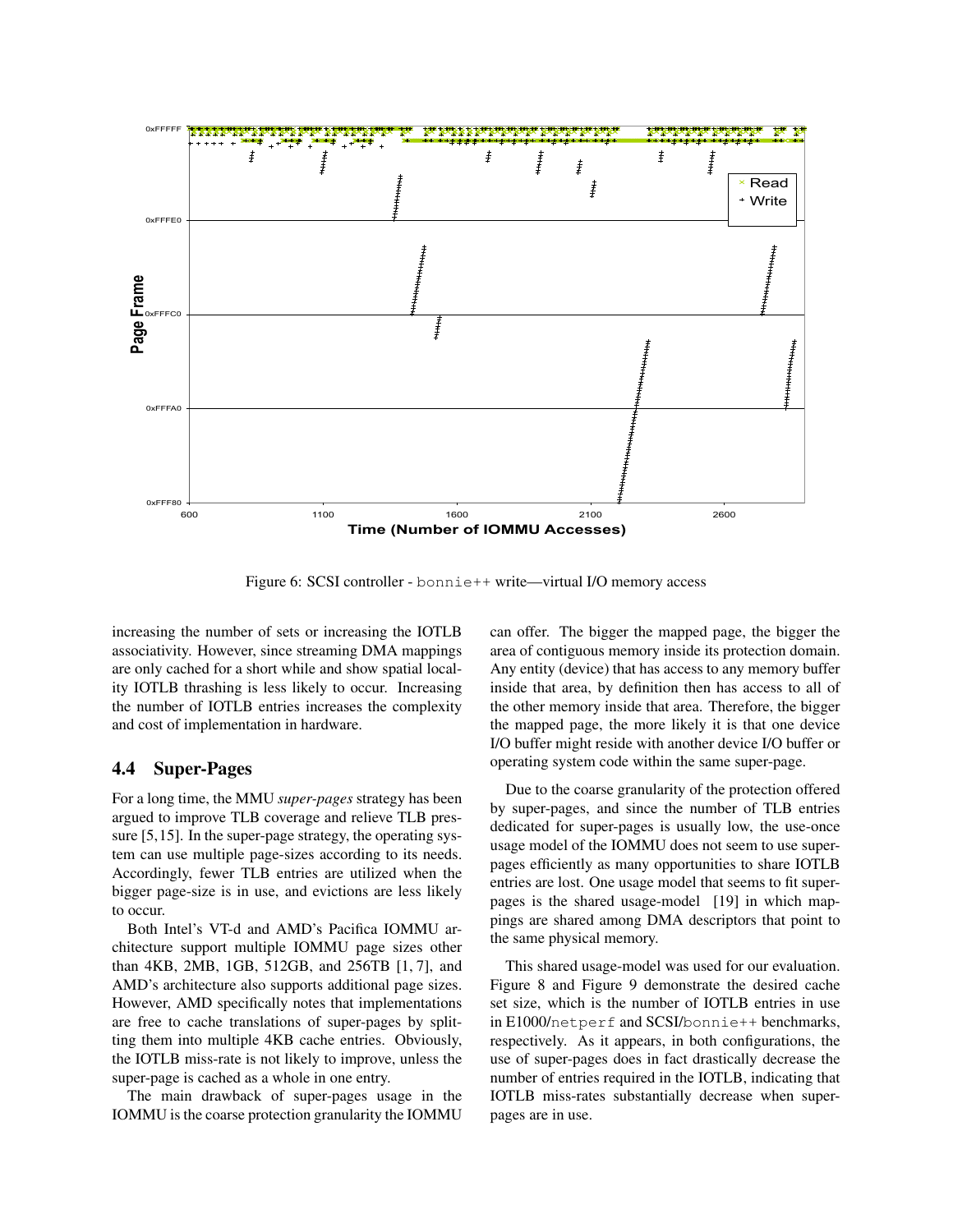

Figure 7: Two E1000 NICs—netperf send—map/unmap operations



Figure 8: Number of IOTLB entries in use— E1000/netperf

## 4.5 Prefetching Techniques

As cache structure improvements have only a limited opportunity to reduce the miss-rate, it is important to reduce the latency incurred on a miss by reducing or hiding some or all of its cost. Prefetch is one of the popular approaches for this issue, widely used in TLBs [8].



Figure 9: Number of IOTLB entries in use— SCSI/bonnie++

Prefetching techniques can be divided into two distinct categories: techniques that are designed for strided reference patterns, and techniques that base their decisions on history [10]. Methods intended for strided reference patterns are likely to benefit from the spatial locality of DMA accesses, shown in the examples in Figures 4 and 6.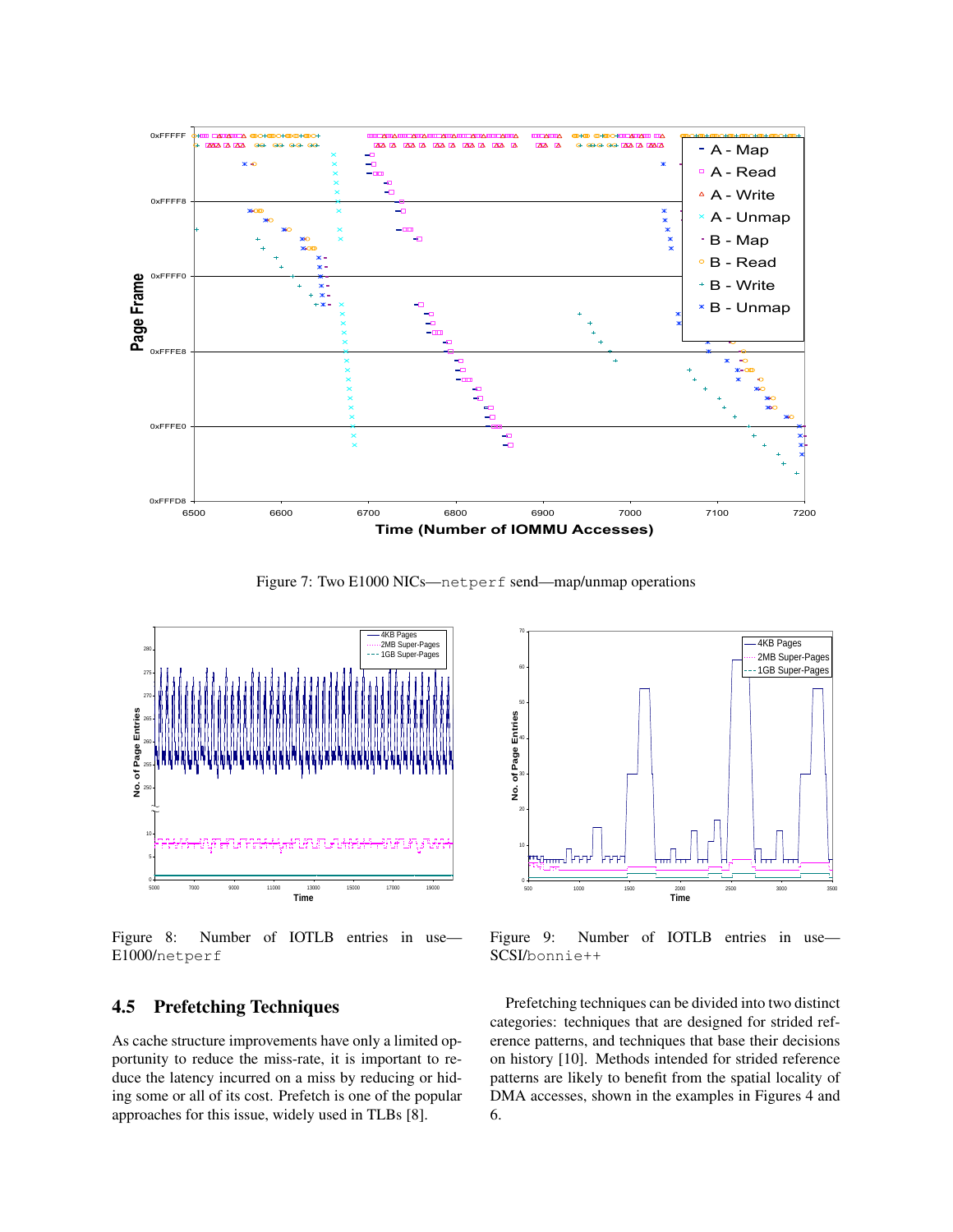In contrast, we argue that methods that base their decision on history, whose hardware implementation is inherently more complicated and thus have a higher cost, are not likely to show a real benefit. This, we argue, is due to the fact that mappings are usually used only once before they are unmapped and their next use is not likely to be related to the current use.

## 4.6 Adjacent Mappings Prefetch

Under certain conditions, streaming DMA mappings of devices are likely to be accessed with some level of spatial address locality. The first condition is that the virtual I/O addresses allocated by the mapping layer show spatial locality. In Linux, we can induce from the mapping layer implementation that this is indeed the case for pages of blocks within a scatter-gather list and for mappings of a contiguous block that spans multiple pages. From our experience, the red-black tree allocation mechanism also demonstrates spatial locality in the general case when the virtual I/O memory is lightly fragmented, as shown for the E1000 NIC netperf benchmark in Figure 5.

The second condition is that the hardware device accesses the streaming memory mappings in an orderly fashion. This is the case for high-throughput devices with small payload requests such as NICs [7]. It can be argued that hardware offloading mechanisms make devices more likely to access memory mappings in an orderly fashion.

For the cases where those two conditions are fulfilled, Intel suggests the usage of Address Locality Hints (ALH) [7]. When supported, each I/O device can be marked to note whether it is likely to demonstrate spatial locality, which may be used by the IOMMU hardware to prefetch adjacent mappings. This mechanism resembles other streaming buffers prefetches mechanisms [8].

However, it is questionable whether both higher and lower adjacent mappings should be prefetched, as the direction is likely to be predetermined. As mentioned in Section 3.2, in Linux pages of a certain mapping get ascending addresses, whereas the subsequent mapping get a lower address. Therefore, during the mapping of an I/O virtual page, the mapping layer already knows the location of the subsequent I/O page. Therefore, we propose a variant of the ALH mechanism—*Single-Direction Address Locality Hints* (SD-ALH): An ALH mechanism with domain context level or page table leaves hints that mark whether the ALH mechanism should prefetch higher adjacent pages or lower adjacent pages.

Multiple pages mapping through a single call raises another issue with the existing ALH implementation. The result of multiple pages mappings, as can be seen in the LSI SCSI bonnie++ benchmark in Figure 6, is that even if there are no gaps within the virtual I/O address space due to alignment, the last virtual I/O page frame in a certain scatter-gather list and the first frame in the subsequent list will *not* be adjacent. Thus, the first virtual I/O page frame in the subsequent list cannot be prefetched under this scheme. Therefore, it is preferable to modify the mapping layer implementations so that multiple pages mappings are performed in descending order as well.

## 4.7 Explicit Caching of Mapped Entries

Streaming DMA mappings are usually mapped for a single DMA transaction. Therefore, it is likely that the first access to a streaming mapping will cause a miss unless it is prefetched. The adjacent mappings prefetch mechanism can usually perform a prefetch of these pages, yet it is likely not to prefetch the translation of the next frame in use in certain common situations:

- The next adjacent frame is still not mapped when the last mapped frame is accessed.
- Several groups of pages are mapped, when no spatial locality is demonstrated between the groups. Such group of pages is mapped when one maps a scatter-gather list or a contiguous physical memory which consists several pages. This scenario can be observed in the case of SCSI LSI bonnie++ benchmark in Figure 6.

Therefore, we propose the *Mapping Prefetch* (MPRE) approach. With this approach, the operating system explicitly hints the IOMMU hardware to prefetch the first mapping of each group of streaming DMA mappings, where a group is defined as a scatter-gather list or several contiguous pages that are mapped consecutively. The number of additional unnecessary prefetches is likely to be negligible as only the first mapping of each group is explicitly prefetched under this approach.

## 4.8 Evaluation of Strategies

We performed a trace-driven simulation of the IOTLB to evaluate our proposed approaches for reducing the IOTLB miss-rate. It should be noted that except for the architecture specifications, no data was published regarding the structure of Intel's and AMD's IOMMU. Therefore, we could not use their existing IOTLB designs as base-lines for the evaluation. Instead, our base-line configuration was of a reasonable default IOTLB design: 32 entries, a two-way cache, a *least recently used* (LRU) eviction policy, and four entries in a fully-associative prefetch-buffer. We evaluated the effect of the proposed methods on the miss-rate of an E1000 NIC device running netperf, a SCSI device running the bonnie++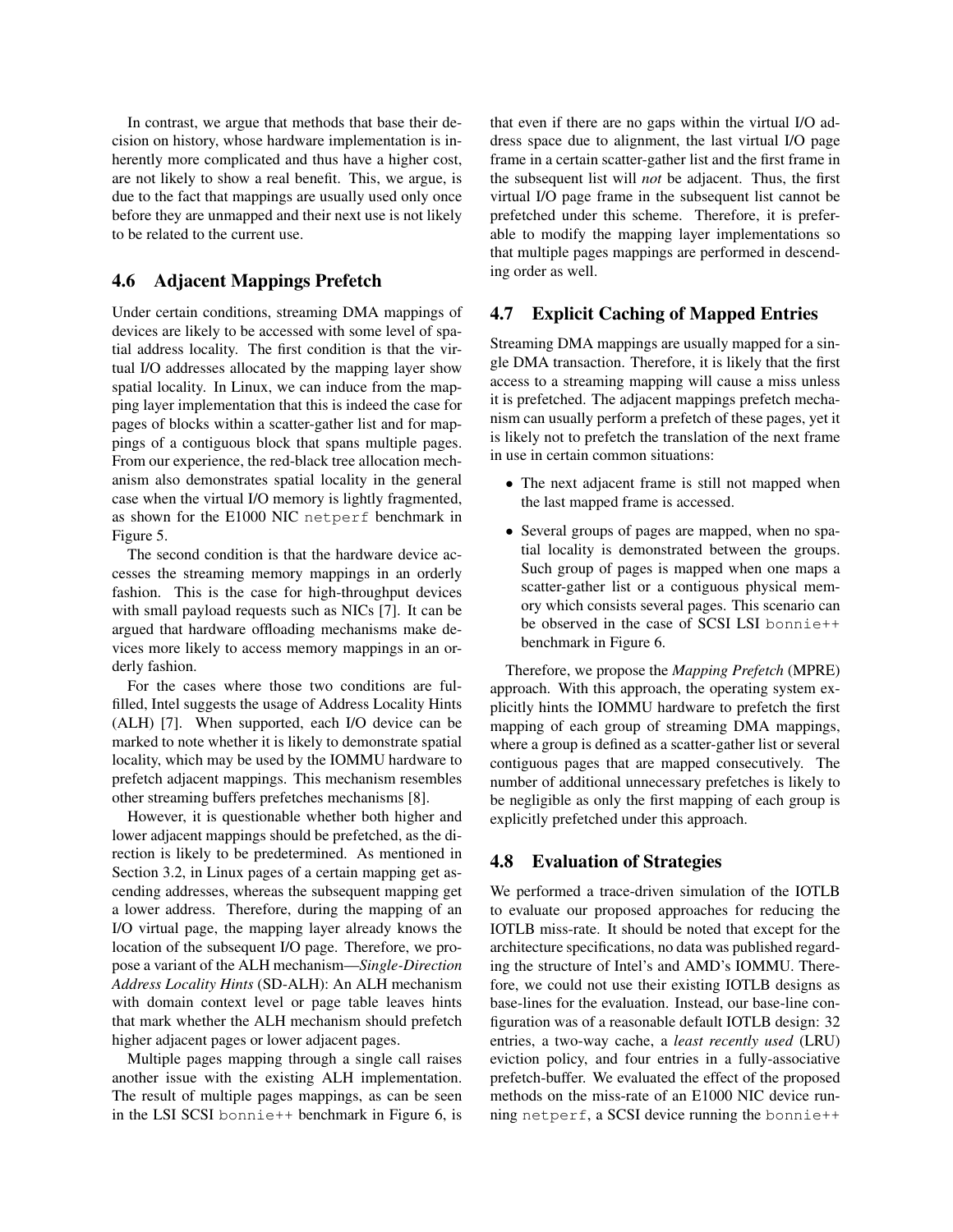

Figure 10: Miss-rate of different configurations - E1000/netperf

write test, and two E1000 devices running netperf concurrently.

In addition, we evaluated the optimal eviction policy (OPT-EV) algorithm as a reference. This algorithm has complete knowledge of the future access sequence and evicts the IOTLB entry that will be used furthest in the future. It can be proved that no other eviction policy can perform better than this reference algorithm.

The strategies notation is as follows:

- OPT-EV—Optimal evictions policy (without prefetches)
- EH—Evictions hint—see Section 4.1
- ALH—Address locality hints—see Section 4.6
- SD-ALH—Single-direction address locality hints—see Section 4.6
- OF—Offsetting coherent mappings—see Section 4.2
- 8-Prefetch—Eight entries are set in the prefetch buffer instead of four
- MPRE—Mapping prefetch—See Section 4.7

#### 4.9 Discussion

As seen in the simulation results of the various configurations in Figures 10, 11, and 12, the current miss-rate in these scenarios can easily be reduced by 30% by enabling features in the chipset that are already defined as well as performing some reasonable software modifications. An additional reduction of 20% is also possible by making relatively simple hardware modifications.



Figure 11: Miss-rate of different configurations - SCSI/bonnie++

In contrast, increasing the number of IOTLB entries or ways number showed relatively little improvement.

Apparently, the two strategies that reduced the missrate the most are address locality hints (ALH) and intelligent prefetch of mappings right after they are mapped (MPRE). Offsetting coherent mappings also had a significant positive impact in the case of multiple NIC devices, and as expected had neither a positive nor negative impact in the cases of single SCSI or NIC devices.

As is apparent in the simulation results, application of the optimal eviction policy (OPT-EV) without an additional prefetch technique does not reduce the miss-rate significantly. This is a clear indication that no eviction policy can substitute for prefetch techniques in substantially reducing the miss-rate. This result is in accordance with the use-once usage-model in which stream-buffer mappings are very unlikely to reside in the IOTLB unless they were prefetched. The main goal of an intelligent eviction policy should be to keep coherent mappings in the cache, and evict other mappings instead, yet the eviction policy enabled by Eviction Hints, which is intended for this matter, had little positive impact on the hit-rate, if any. In fact, in the case of multiple NICs, it even resulted in a lower hit-rate.

The eviction policies are not affected by prefetches, as prefetched entries are traditionally kept in a separate buffer until they are actually used. Accordingly, in contrast with the minor potential that even the optimal eviction policy offers, increasing the number of entries in the mapping prefetch buffer increased the hit-rate for NIC devices. As the SCSI device access pattern was fairly fixed, only a small number of prefetch entries were actually utilized and increasing the number of prefetch entries had no impact in this case.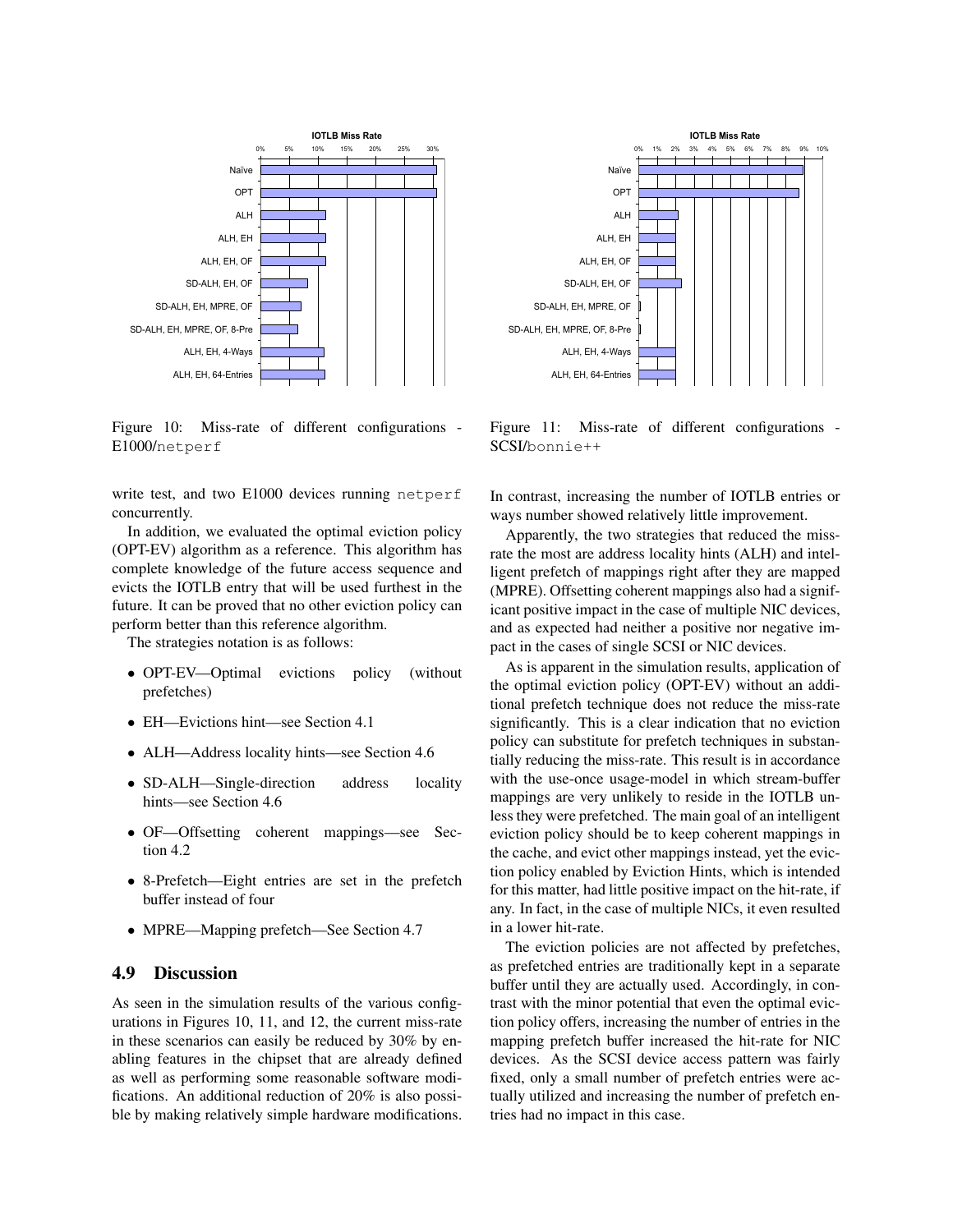

Figure 12: Miss-rate of different configurations - 2 x E1000/netperf

### 5 Related Work

Most IOMMU research to date has concentrated on the CPU-load caused by the mappings and unmappings of I/O buffers, IOMMU flushes, and related interrupts handling. Ben-Yehuda *et al.* [4] evaluated the performance of the Calgary and DART IOMMUs in native mode, and acknowledged and reviewed the possible effect of IOMMU hardware design on the performance of IOM-MUs. In their work they concluded that most of the overhead is due to the software implementation, yet do not quantify the hardware-induced overhead.

Unlike IOMMU's IOTLBs, MMU's TLBs were widely researched. Kandiraju and Sivasubramaniam researched the miss-rate of applications in the Spec CPU2000 benchmarks suite by executing them on an architectural simulator [9]. One interesting result in light of our research is that a comparable d-TLB configuration resulted in miss-rate of less than 5% for all but two of the applications in the benchmark suite. This missrate is considerably lower than the 32% we observed for the IOTLB.

#### 6 Conclusions

We presented for the first time an investigation of IOMMU IOTLBs and the bottleneck imposed by their address resolution mechanism. Our evaluation of memory access patterns resulted in several strategies that reduce the miss-rate by 50% and can be relatively easily implemented in software without any expected negative side-effects. First, enabling the ALH feature in IOMMU drivers; Second, mapping multiple pages of a single buffer in descending order; and third, offsetting virtual I/O memory to avoid hot-spots of IOTLB sets used by different devices for consistent memory mappings. We also propose additional methods that we believe are easy to implement in hardware: explicit prefetch of mapped entries and refinements of the ALH mechanism for configuring the prefetch direction of adjacent pages by the IOMMU device driver.

#### References

- [1] AMD. IOMMU architectural specification. http: //www.amd.com/us-en/assets/content\_type/ white\_papers\_and\_tech\_docs/34434.pdf.
- [2] BELLARD, F. QEMU, a fast and portable dynamic translator. *ATEC '05: Proceedings of the Annual Conference on USENIX*, 41–41 (2005).
- [3] BEN-YEHUDA, M., MASON, J., XENIDIS, J., KRIEGER, O., VAN DOORN, L., NAKAJIMA, J., MALLICK, A., AND WAHLIG, E. Utilizing IOMMUs for virtualization in Linux and Xen. In *OLS '06: The 2006 Ottawa Linux Symposium* (July 2006), pp. 71–86.
- [4] BEN-YEHUDA, M., XENIDIS, J., OSTROWSKI, M., RISTER, K., BRUEMMER, A., AND VAN DOORN, L. The price of safety: Evaluating IOMMU performance. In *OLS '07: The 2007 Ottawa Linux Symposium* (July 2007), pp. 9–20.
- [5] HILL, M. D., KONG, S. I., PATTERSON, D. A., AND TALLURI, M. Tradeoffs in supporting two page sizes. Tech. rep., Mountain View, CA, USA, 1993.
- [6] Linux 2.6.31:drivers/Documentation/networking/e1000.txt.
- [7] INTEL. Intel virtualization technology for directed I/O, architecture specification. http://download.intel.com/ technology/computing/vptech/Intel(r)\_VT\_ for\_Direct\_IO.pdf.
- [8] JOUPPI, N. P. Improving direct-mapped cache performance by the addition of a small fully-associative cache and prefetch buffers. *SIGARCH Comput. Archit. News 18*, 3a (1990), 364– 373.
- [9] KANDIRAJU, G. B., AND SIVASUBRAMANIAM, A. Characterizing the d-TLB behavior of SPEC CPU2000 benchmarks. *SIG-METRICS Perform. Eval. Rev. 30*, 1 (2002), 129–139.
- [10] KANDIRAJU, G. B., AND SIVASUBRAMANIAM, A. Going the distance for TLB prefetching: An application-driven study. *Computer Architecture, International Symposium on 0* (2002), 0195.
- [11] KIVITY, A., KAMAY, Y., LAOR, D., LUBLIN, U., AND LIGUORI, A. KVM : the Linux Virtual Machine Monitor. *Proceedings of the Linux Symposium, Ottawa, Ontario, 2007* (2007).
- [12] LSI53C895A PCI to ultra2 SCSI controller technical manual. http://www.lsi.com/DistributionSystem/ AssetDocument/files/docs/techdocs/storage\_ stand\_prod/SCSIControllers/lsi53c895a\_tech\_ manual.pdf.
- [13] MILLER, D. S., HENDERSON, R., AND JELINEK, J. Linux 2.6.31:Documentation/DMA-mapping.txt.
- [14] MOLL, L., AND SHAND, M. Systems performance measurement on PCI pamette. In *FPGAs for Custom Computing Machines, 1997. Proceedings., The 5th Annual IEEE Symposium on* (Apr 1997), pp. 125–133.
- [15] NAVARRO, J., IYER, S., DRUSCHEL, P., AND COX, A. Practical, transparent operating system support for superpages. In *OSDI '02: Proceedings of the 5th symposium on operating systems design and implementation* (New York, NY, USA, 2002), ACM, pp. 89–104.